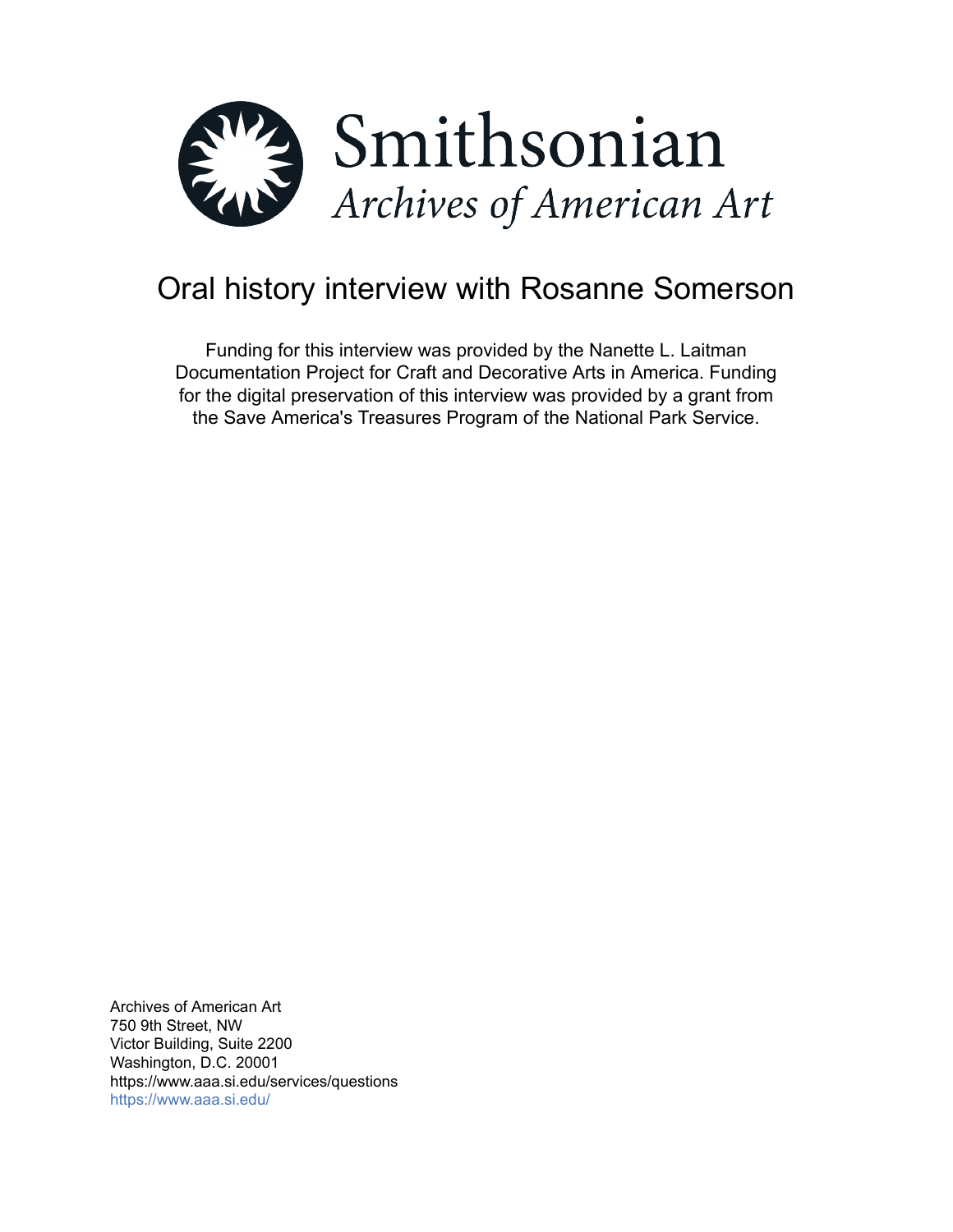# **Table of Contents**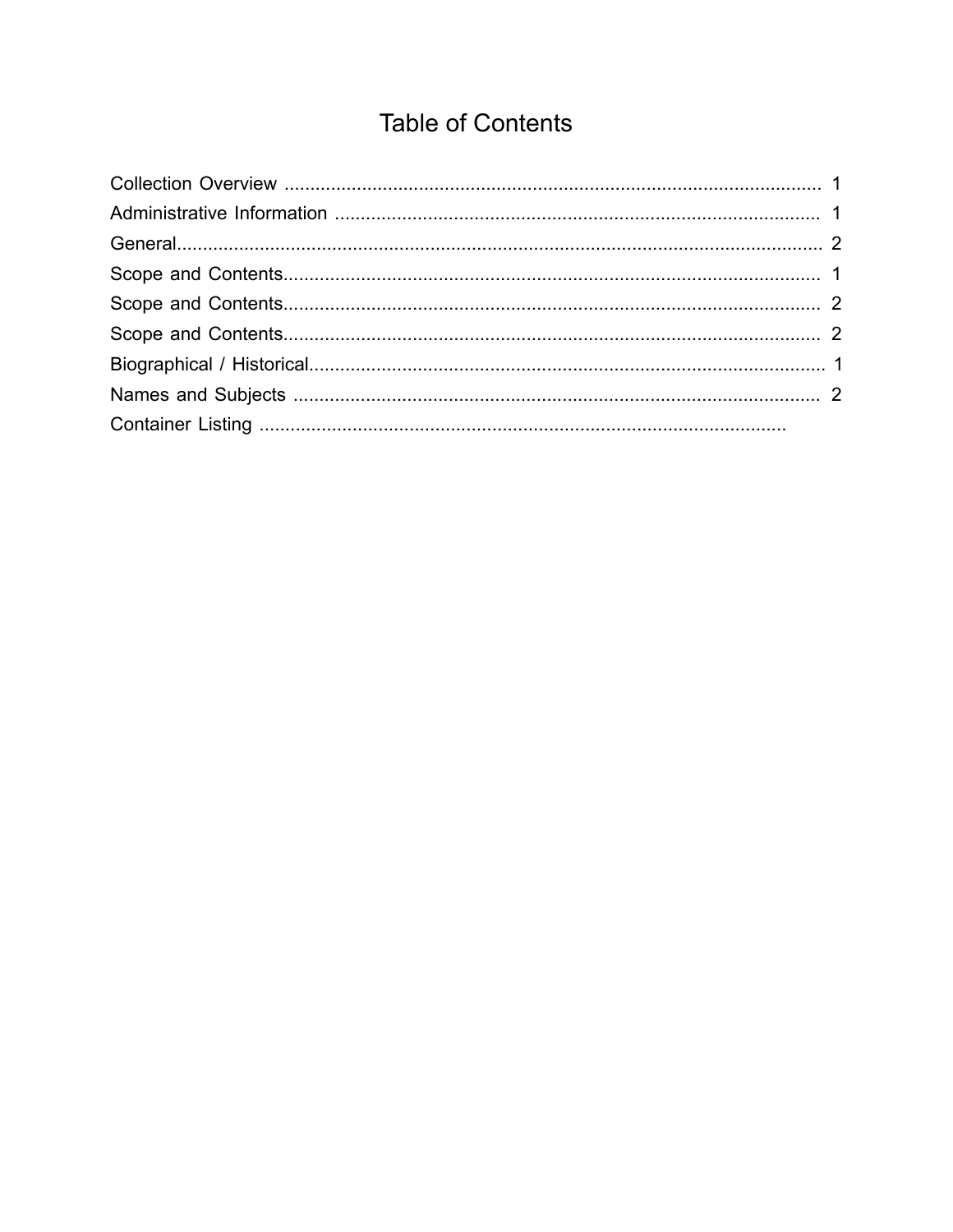#### <span id="page-2-0"></span>**Collection Overview**

| <b>Repository:</b>         | Archives of American Art                                                                                                                                                                                                                  |
|----------------------------|-------------------------------------------------------------------------------------------------------------------------------------------------------------------------------------------------------------------------------------------|
| Title:                     | Oral history interview with Rosanne Somerson                                                                                                                                                                                              |
| Date:                      | 2006 August 7 and 2007 June 22                                                                                                                                                                                                            |
| Identifier:                | AAA.somers06                                                                                                                                                                                                                              |
| Creator:                   | Somerson, Rosanne, 1954- (Interviewee)<br>Michie, Thomas S. (Interviewer)<br>Nanette L. Laitman Documentation Project for Craft and Decorative<br>Arts in America                                                                         |
| Extent:                    | 61 Pages (Transcripts)                                                                                                                                                                                                                    |
| Language:                  | English.                                                                                                                                                                                                                                  |
| <b>Digital</b><br>Content: | Digital Content: Oral history interview with Rosanne Somerson, 2006<br>August 7 and 2007 June 22, Transcript<br>Audio: Oral history interview with Rosanne Somerson, 2006 August 7<br>and 2007 June 22, Digital Sound Recording (Excerpt) |

#### <span id="page-2-1"></span>**Administrative Information**

#### Acquisition Information

This interview is part of the Archives of American Art Oral History Program, started in 1958 to document the history of the visual arts in the United States, primarily through interviews with artists, historians, dealers, critics and administrators.

# <span id="page-2-3"></span>**Biographical / Historical**

Rosanne Somerson (1954- ) is a professor of furniture design and furniture designer and maker in Westport, Massachusetts. Thomas Michie is a curator of decorative arts, Los Angeles County Museum of Art, Los Angeles, California.

# <span id="page-2-2"></span>**Scope and Contents**

An interview of Rosanne Somerson conducted 2006 August 7-2007 June 22, by Thomas Michie, for the Archives of American Art's Nanette L. Laitman Documentation Project for Craft and Decorative Arts in America, at the Rhode Island School of Design, in Providence, Rhode Island. In part one of this interview, Somerson speaks of growing up outside of Philadelphia, Pennsylvania; attending RISD beginning in 1971; being asked to teach there nine years later; creating a new department of furniture design; tailoring that furniture design program to encompass the development from design to manufacture; introducing materials other than wood into the program; garnering international attention through worldwide exhibits; her first show at the Richard Kagan Gallery in Philadelphia; participating in a group show in New York City for female woodworkers; making connections through the Snyderman Gallery and Pritam and Eames Gallery; working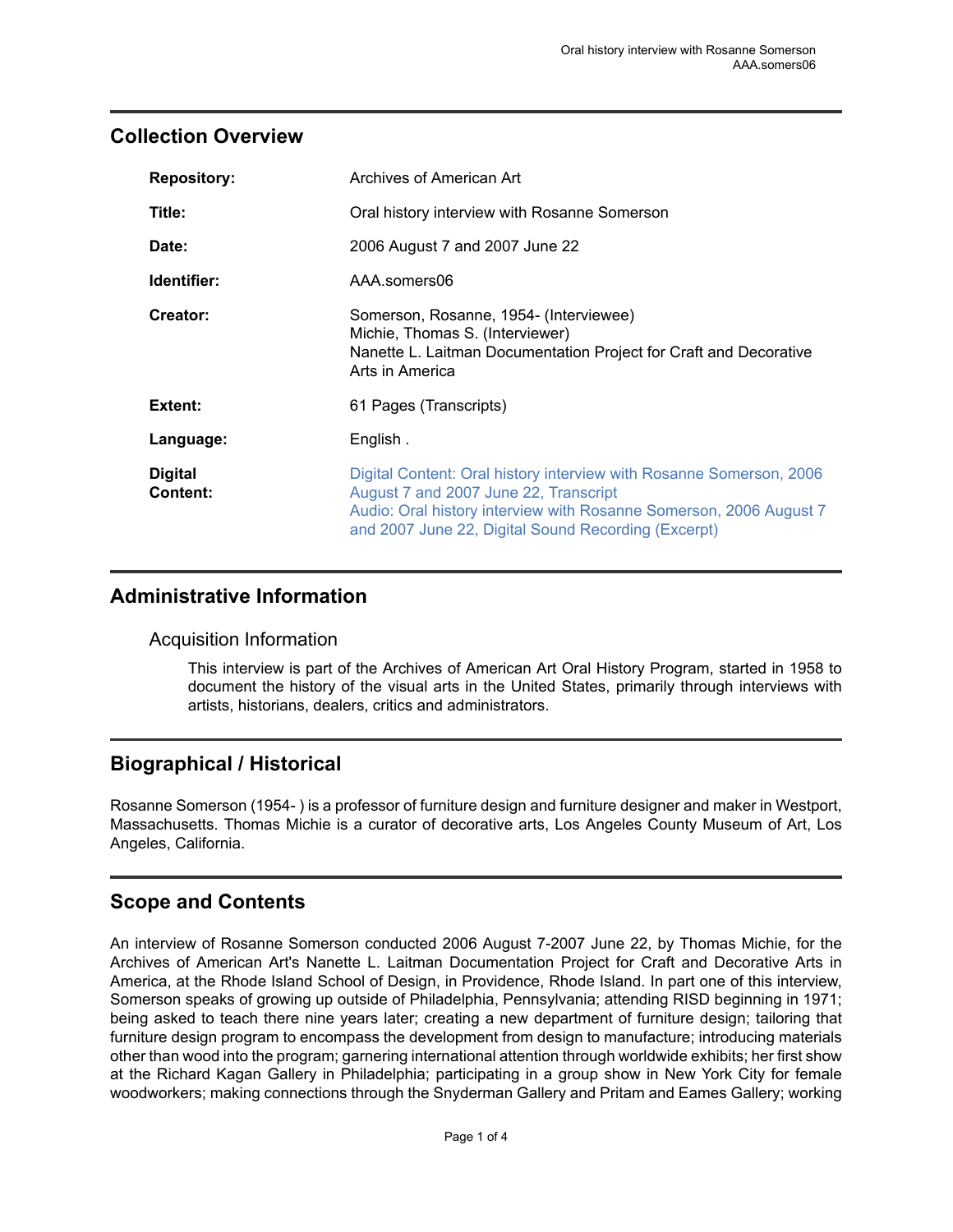directly with clients on commissioned pieces; the financial stability of teaching; designing a piece for the headquarters of Khon, Peterson Fox, and Conway in New York; the sculptural elements present in many of her works; moving from a small studio in Boston, Massachusetts, to a larger studio in Westport, Connecticut, and finally to a shared studio in Fall River, Massachusetts; the supportive and proud reaction of her children to her work; creating a production company with colleagues and designing furniture for the RISD dormitories; attempting to make these designs both flexible and environmentally-friendly; putting aside teaching for an administrative position in the department; recent travel to Japan, Australia, England, Israel, and France; enrolling in summer programs with art schools like Haystack Mountain School of Craft in Maine and others; and excitement for her upcoming sabbatical.

# <span id="page-3-1"></span>**Scope and Contents**

In the second portion of the interview, she discusses living in a house built by her father in Wyncote, Pennsylvania; enjoying the location of the house on a former cherry orchard and consequently being drawn cherry wood as a medium; the feeling of her parents that anything could be accomplished with a certain amount of study; her mother's interest in weaving and spinning later in life; the creative pursuits of her older brothers, including creative writing and photography; verbally communicating the outside world to her blind grandfather and gaining an aptitude for interpreting visual imagery; being more academically than artistically focused in her youth; visiting art museums and having other cultural experiences with her family; being fascinated with photography by seeing her brother's work; deciding to put off college in order to spend a year in Denmark studying photography; enrolling in RISD and feeling overwhelmed at first by her inexperience; taking a winter course in wood-working and preferring it to photography; being advised by her teacher Tage Frid to gain a wood-working education by pursuing sculpture at RISD; transferring into industrial design later; learning a great deal from and being extraordinarily influenced by Tage Frid as a furniture designer and teacher; taking a semester off to attend Peters Valley Craftsmen in New Jersey; spending a few years after graduation assisting Frid with the writing and publication of his articles; working as an assistant editor for Fine Woodworking magazine; being offered a job at RISD in the furniture department; creating the furniture design program; using RISD's collection as inspiration for her work and as a teaching tool; moving towards using more local woods in her designs; her recent lecture and travel in China; and looking forward to focusing on her work in the new studio.

# <span id="page-3-2"></span>**Scope and Contents**

Somerson recalls John Dunnigan, Dick Kagan, Ned Cooke, Jonathan Fairbanks, Wendy Maruyama, James Krenov, Dan Jackson, Jere Osgood, Alphonse Mattia, Peter Joseph, Ron Abramson, Charlie Swanson, Eck Follen, Peter Walker, and others. In the second part, Somerson recalls Merlin Szasz, LeRoy White, Hardu Keck, Gracia Melanson, Harry Callahan, Aaron Siskind, Paul Crot, Paul Capanigro, Tage Frid, Hans Wolfe, Mark Sfirri, and others.

#### <span id="page-3-0"></span>General

Originally recorded on 5 sound discs. Reformatted in 2010 as 2 digital wav files. Duration is 3 hr., 3 min.

#### <span id="page-3-3"></span>Names and Subject Terms

This collection is indexed in the online catalog of the Smithsonian Institution under the following terms: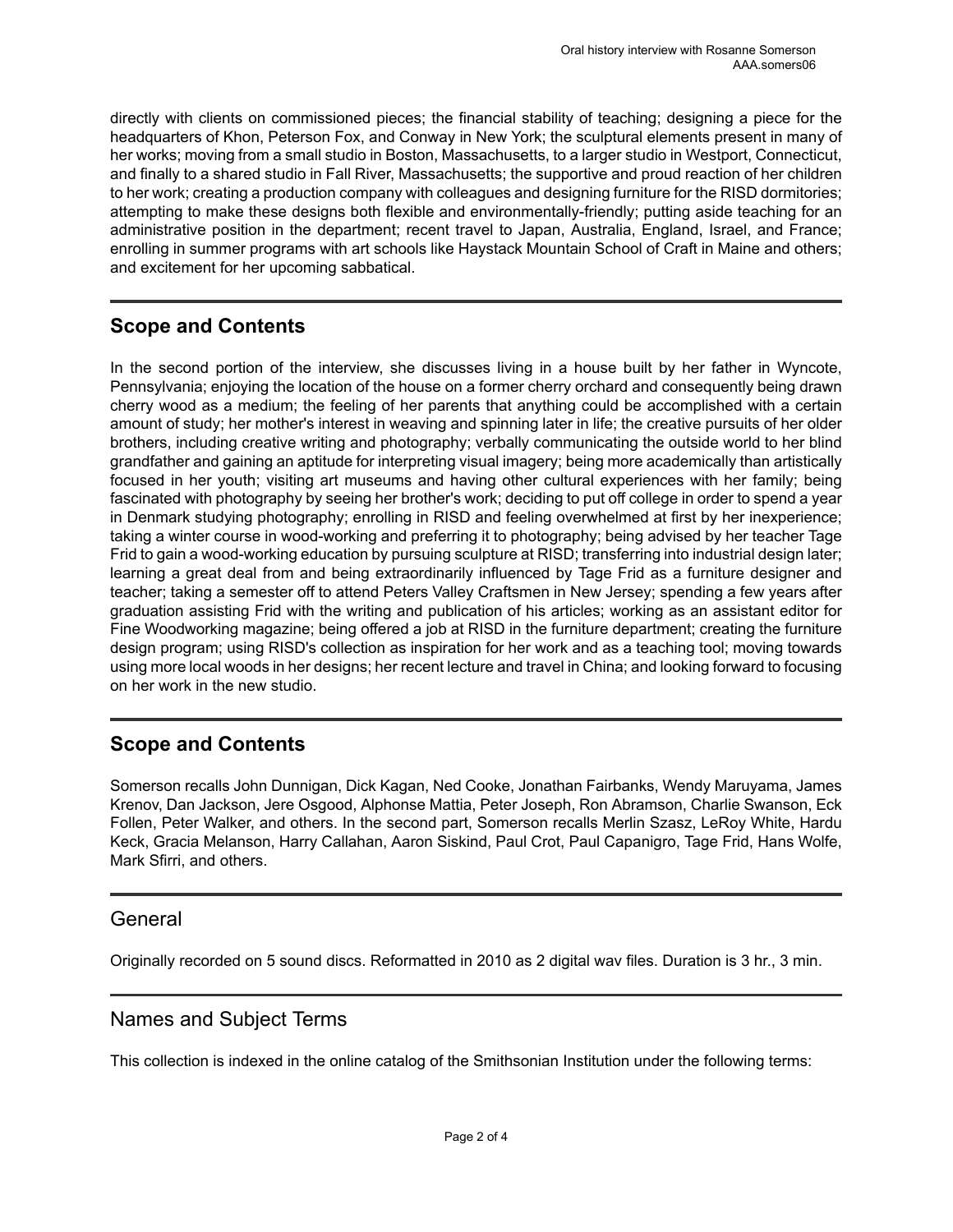Subjects:

Decorative arts Educators -- Rhode Island -- Interviews Furniture design -- Study and teaching Photography Women artists Women designers Women educators

Types of Materials:

Interviews Sound recordings

Names:

Abramson, Ron Callahan, Harry M. Capanigro, Paul Cooke, Ned Dunnigan, John, 1950- Fairbanks, Jonathan L. Follen, Eck Frid, Tage Haystack Mountain School of Crafts Jackson, Dan Joseph, Peter T. (Peter Thomas), 1950-1998 Kagan, Richard Keck, Hardu Kranov, James Maruyama, Wendy, 1952- Mattia, Alphonse Melanson, Gracie Nanette L. Laitman Documentation Project for Craft and Decorative Arts in America Osgood, Jere, 1936- Peters Valley (Craft center) Rhode Island School of Design -- Faculty Rhode Island School of Design -- Students Richard Kagan Gallery Sfirri, Mark Siskind, Aaron Snyderman Gallery Swanson, Charlie Szasz, Merlin White, Leroy Wolf, Hans

Occupations:

Furniture designers -- Rhode Island

Functions:

Artists' studios